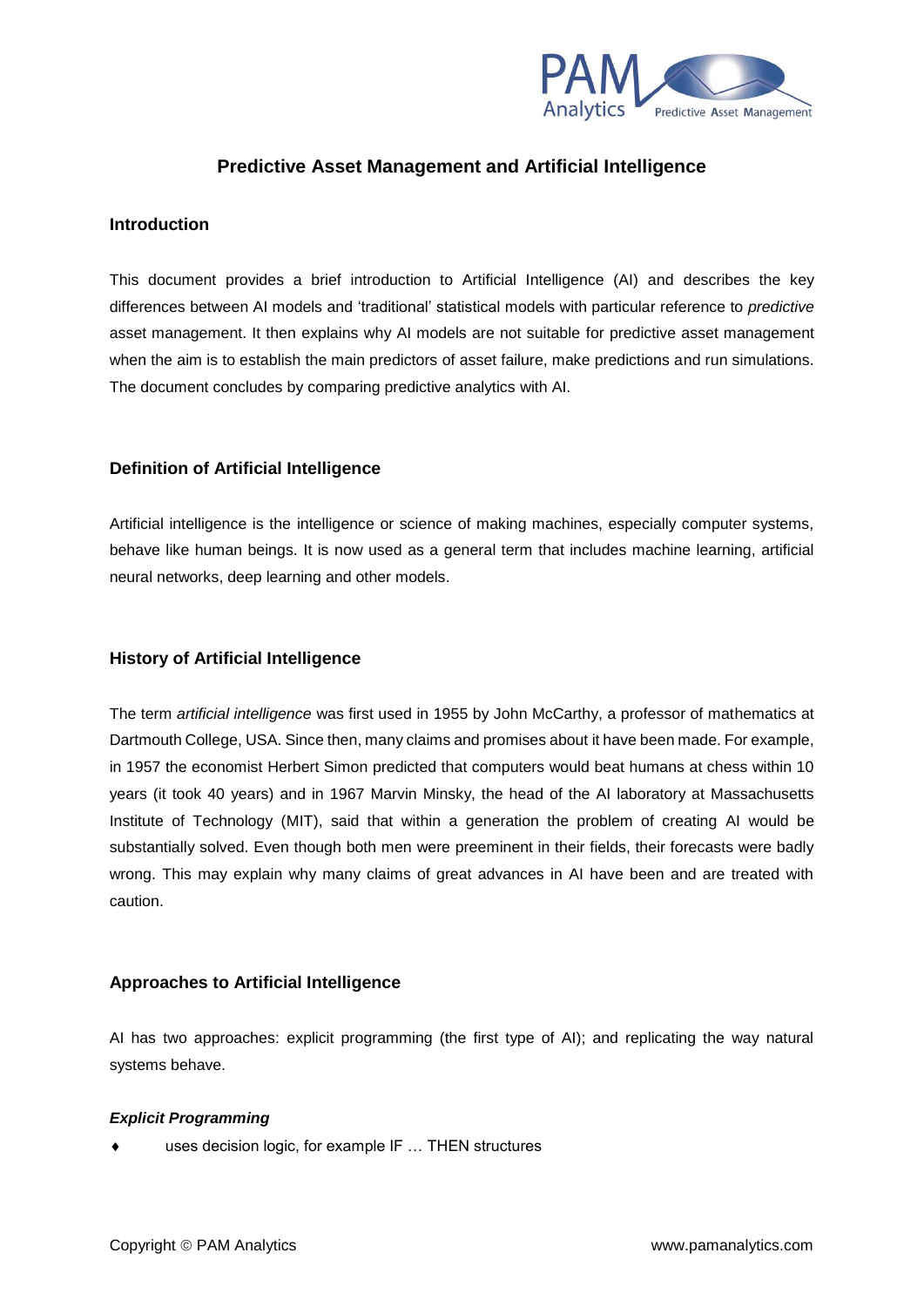- rules and decisions are transparent
- results are easily reproducible and traceable
- not practical for complex systems (they have many factors and require complex rules)
- no longer considered to be part of AI, now called decision trees.

#### *Replicate the Way Natural Systems Behave*

- learn and evolve by adapting to new experiences
- very difficult or impossible to understand, even to the developers
- used by today's most powerful AI systems
- is self learning, i.e. its accuracy improves as it receives more data. This is a clear differentiator between it and non-self learning algorithms – they do not improve as new data become available. For example, algorithms for solving equations.

### **Artificial Intelligence and Structured Data**

According to Professor Josh Tenenbaum of MIT, data must have structure for AI to extract value from them in the way that the human brain extracts value because understanding structure is a defining characteristic of human intelligence. Objects created by humans, for example images and speech, have structure but AI systems find it difficult to derive value from data with little or no structure. Systems that can reproduce the flexible intelligence of human beings and can solve problems they were not specifically trained for have not yet been developed.

According to Professor Tommi Jaakkola of MIT (*MIT Technology Review, April* 2017) 'If you had a very small neural network, you might be able to understand it but once it becomes very large, and it has thousands of units per layer and maybe hundreds of layers, then it becomes quite un-understandable'.

AI can be used to recognise faces from images and diagnose diseases from X-rays because the data have structure and AI algorithms can be trained for such tasks. But, however much AI algorithms are trained, they do not always see the world as we see it because they do not understand context and nuance, and so can label objects incorrectly by making incorrect associations (see [bit.ly/2Qddaj4\)](file:///C:/Users/Atai/Documents/PAM%20Analytics/Website/PAM%20System%20Page/bit.ly/2Qddaj4).

#### **AI and Predictive Asset Management**

According to the Grainger Knowledge Centre (2018), the use of AI in predictive maintenance is still in its infancy. There are many reasons for this but one possible reason is that AI requires vast amounts of data, much more than predictive models, with respect to the number of fields and number of objects,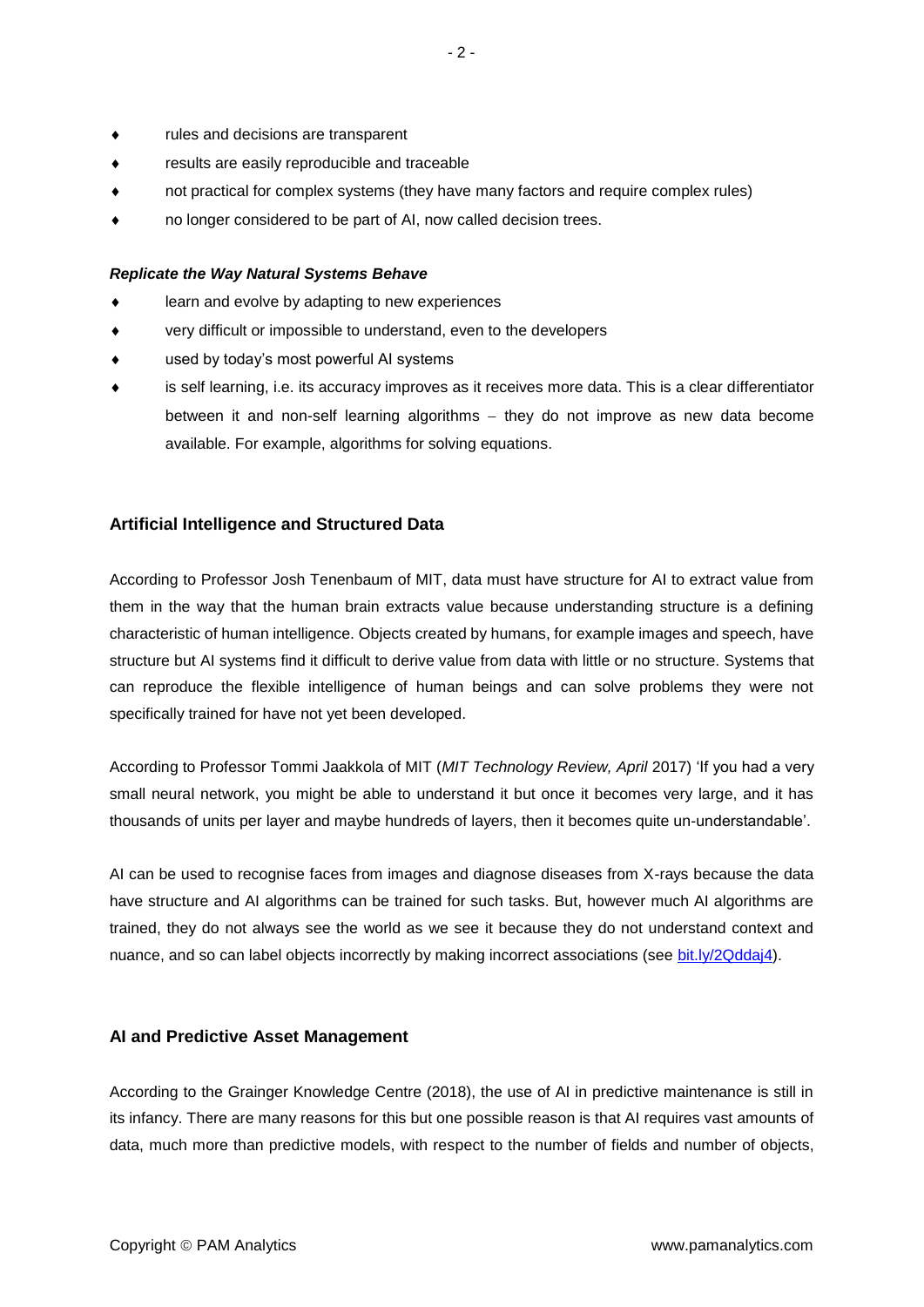and the period they cover. Accessing all this data can be very difficult or even impossible for data that no longer exist. Additionally, it is very likely that the available data will have to be transformed to new forms using 'traditional' methods before AI can be applied (see *Data Preparation, Exploratory Data Analysis and Predictive Asset Management* in [PAM Introduction\)](http://www.pamanalytics.com/PAM_introduction.html).

AI is used in preventive maintenance to model sensor (condition monitoring) data, for example vibration frequency and temperature, in real-time for monitoring the state of assets for immediate operational maintenance. However, it does not provide information on the cause of the potential failure, or support tactical or strategic asset management. In particular, AI cannot answer the fundamental questions: how? why? what to do?, and simulate different scenarios to optimise the asset management policy.

## **Is Artificial Intelligence Always the Correct Model?**

It is important to recognise that AI is appropriate in some cases and inappropriate in other cases − it depends on the context and objective of the project. AI may be appropriate when the process is very complex, unclear or highly non-linear and depends on poorly defined or understood relationships between the inputs (predictors), or when knowing how the answer was obtained is not important.

AI has three problems that limit the range of problem to which it can be applied, including predictive asset management:

- its need for large amounts of data and lack of first stage modelling functionality
- its black-box nature
- each solution is particular to the task it was trained for.

If the need for large amounts of data and lack of first stage modelling functionality are not relevant:

- If the second and third problems are not relevant, AI may be the right approach.
- If the second or third problems are concerns, AI is not the correct approach. Predictive models that can be tailored to each task and interpreted to gain insight and understanding are required.

#### *Data Requirements and First Stage Modelling Functionality*

AI requires a large amount of perfect data – many times more than humans require to accomplish the same task. As the granularity of the data and the amount of data increase, the accuracy of the predictions improves but the run-times increase very rapidly. Before AI models can be built, the data must be transformed to suitable forms and exploratory data analysis carried out to become familiar with the data and identify key relationships.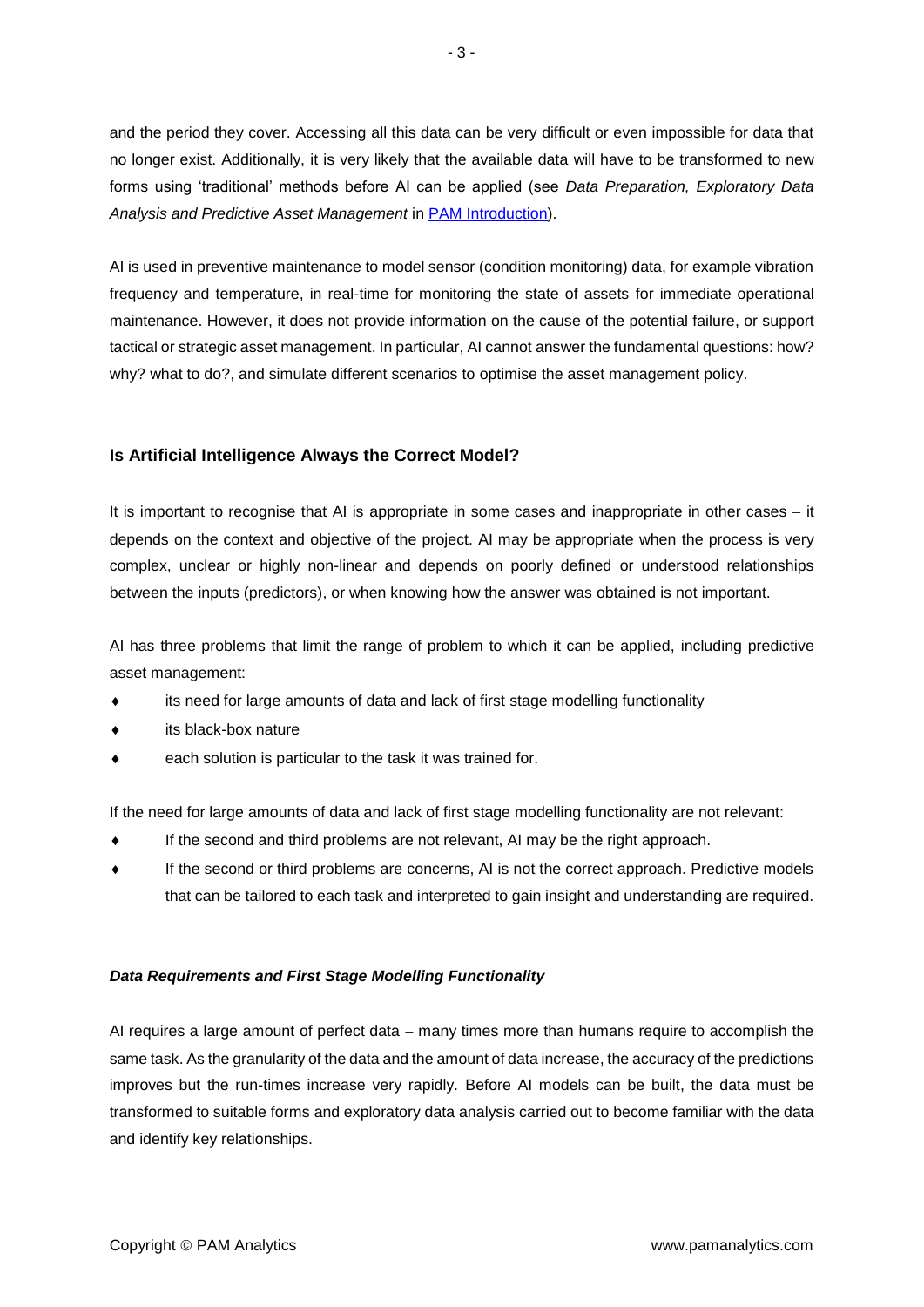### **Application to Predictive Asset Management**

- Dynamic factors that contribute to asset failure, for example asset maintenance and failure data, are very unlikely to have sufficient history for AI.
- Exploratory data analysis establishes the key drivers of the many possible drivers of asset failure.

Since AI does not have functionality for understanding and preparing data, procedures that address these issues, for example CRISP-DM, are required.

### *Black-Box Nature of Artificial Intelligence*

The main concern that many people have with AI lies in the middle of the analytics process between the input data and output data − its black-box nature, i.e. the models cannot be accessed. Even if the models could be accessed, they can only be interpreted in very simple cases. This means that they cannot answer fundamental questions that people have when modelling data to help them gain insight and understanding. These are the two main problems that many people have with AI and may explain why they find AI difficult to relate to and are reluctant to use. On the other hand, parametric models can be interpreted and related directly to the system being analysed and modelled.

### **Application to Predictive Asset Management**

Asset managers need to understand the models they are using to improve asset performance. AI cannot answer questions such as:

- what is the model?
- which inputs determine the output and how do those that do contribute to it?
- why do the results show the patterns and features they do?
- why are the results for some assets poor (assuming there are such cases)?
- can the calculations for particular assets be traced and reproduced?

On the other hand, predictive models can identify the causes of asset failure and so help improve asset performance and mitigate the risk of future asset failure.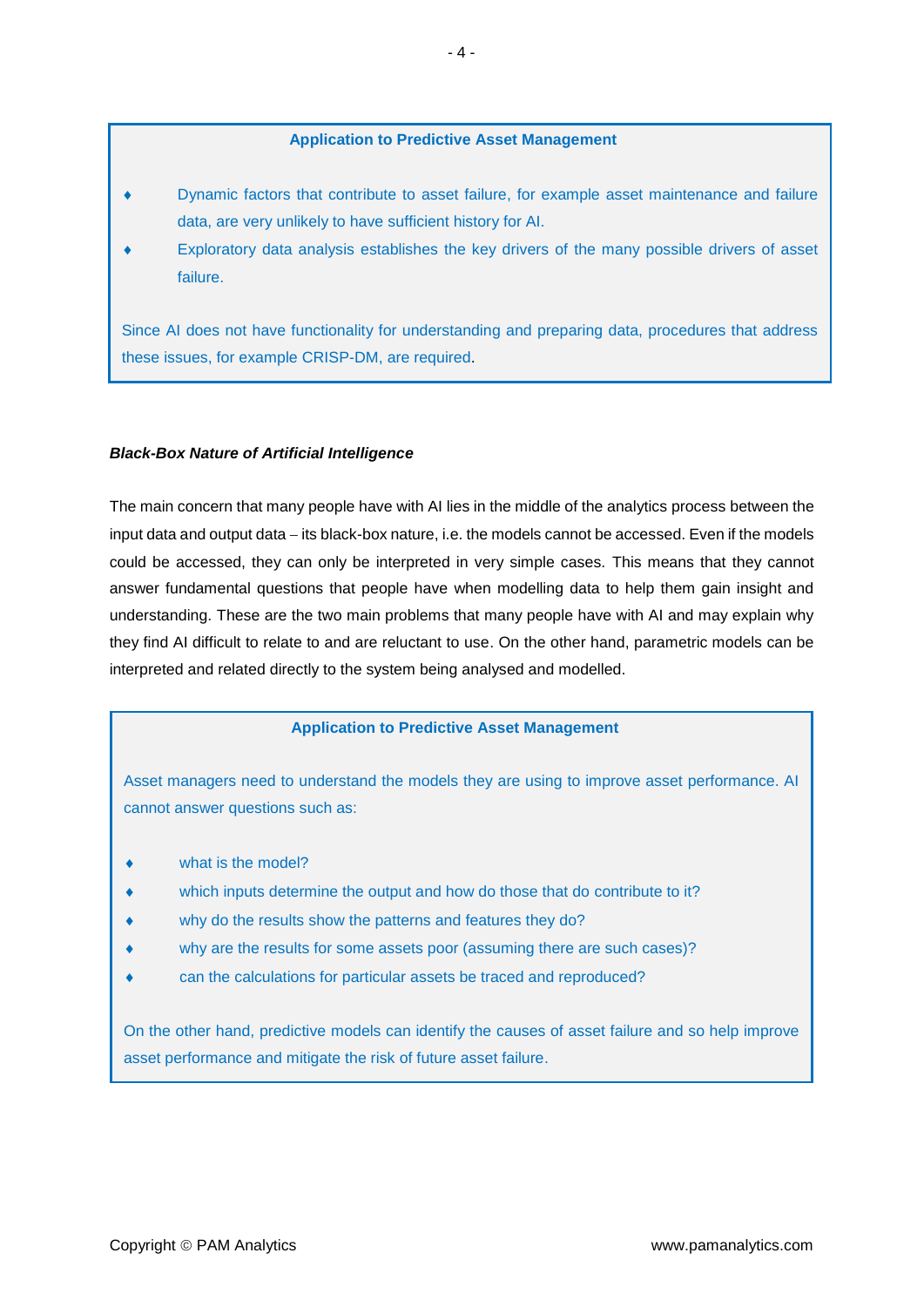The black-box approach to modelling was neatly summed up by Alexander Dewdney. He wrote that artificial neural networks have a 'something-for-nothing quality, one that imparts a peculiar aura of laziness and a distinct lack of curiosity about just how good these computing systems are. No human hand (or mind) intervenes; solutions are found as if by magic; and no one, it seems, has learned anything'.

### *Uniqueness of Solution*

AI models are very efficient at performing the tasks they were trained for but they cannot perform other tasks. Even relatively small changes such as changes to the input variables or output variable require new AI models to be developed whereas predictive models only need modifying. Furthermore, AI models cannot establish the effects of the input variables on the output variable whereas this information is part of or can be worked out from the output of predictive models.

### **Application to Predictive Asset Management**

- Asset failure is a complex phenomenon with many factors contributing to it.
- AI models for similar assets cannot be compared whereas predictive models for similar assets can be compared and their development times are shorter than for AI models.

# **Can Artificial Intelligence Replicate Survival Analysis?**

Since PAM uses survival analysis to model asset failure (see the appendix in **PAM Introduction**), it is instructive to ask if AI has all the functionality of survival analysis.

**PAM** uses Cox regression and discrete event simulation to model the risk of asset failure as a dynamic phenomenon and optimise asset management at individual asset level and at the operational, tactical and strategic levels. Since the target variable in Cox regression, the hazard rate, is generally not available in the input data, it must be calculated before the Cox model is developed. This is an integral part of Cox regression procedures and is hidden from users. It is calculated empirically from the input data and AI cannot do this.

The output of Cox regression procedures is a dynamic predictive model that can be used for modelling, simulation and optimisation. Furthermore, being a predictive model, it allows insight and understanding into asset failure to be gained, and as discussed above AI models do not have this functionality.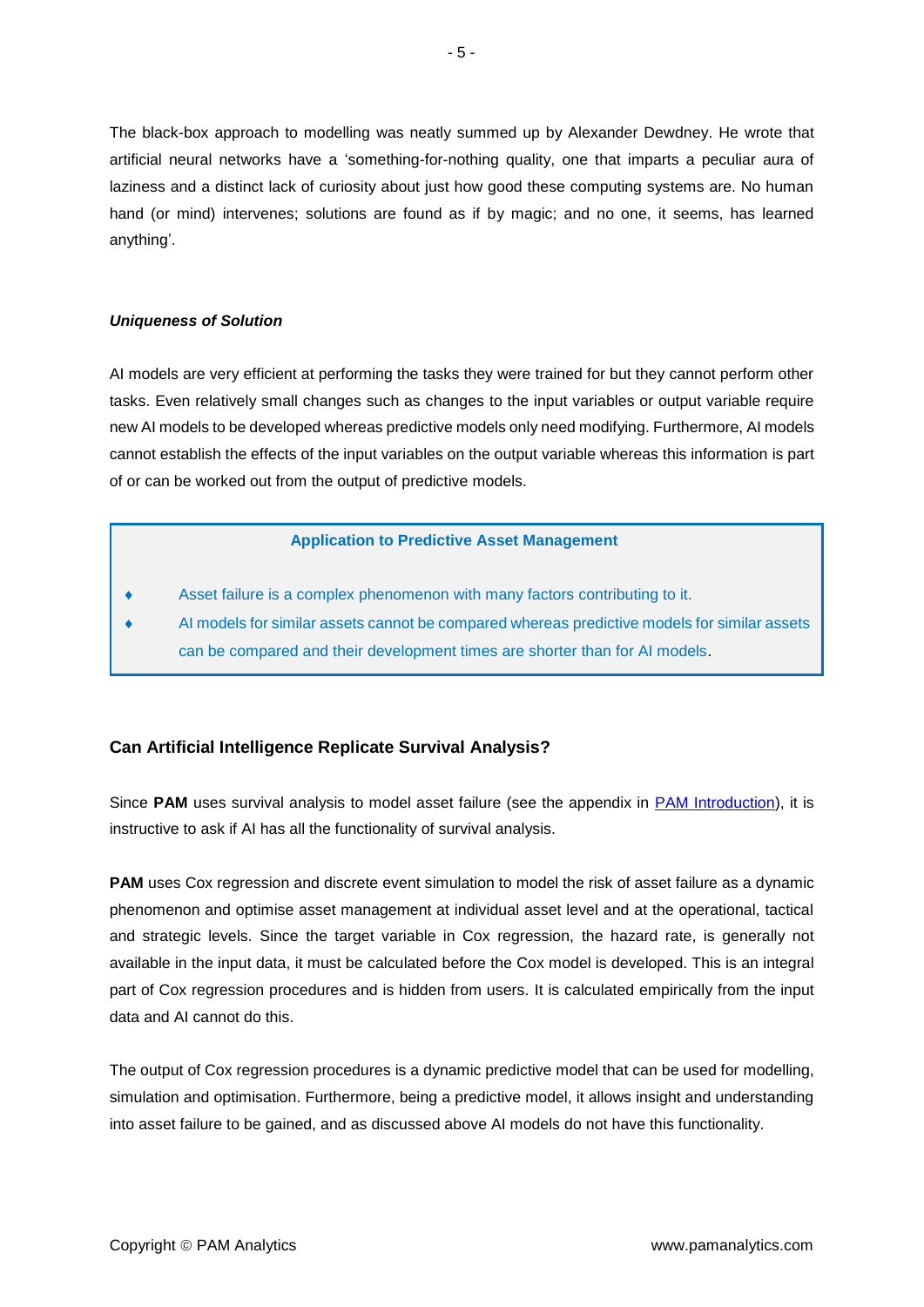## **Types of Asset Management Prediction**

Predictive asset management models require a range of predictors, including time, to establish the drivers of good asset performance. AI models do not have this explanatory structure and so cannot be used for modelling, simulating and optimising asset performance. This is a very important consideration when developing models – the extent to which models are developed only for the results and the extent to which they are developed to gain insight and understanding, in addition to the results. The former is a characteristic of AI models and the latter is a characteristic of predictive models. As described above, asset managers need predictive models to help them carry out their tasks and answer key questions.

Table 1 shows a comparison of predictive models and AI models for a number of factors.

| <b>Predictive Models</b>                               | <b>Al Models</b>                                                 |
|--------------------------------------------------------|------------------------------------------------------------------|
| Lengthy process                                        | Well suited (assuming<br>the data have structure)                |
| Yes                                                    | No                                                               |
| Increases with amount<br>of data and model complexity  | Increases rapidly with<br>amount of data and<br>model complexity |
| Manual update required as<br>new data become available | Yes                                                              |
| Acceptable                                             | Much more than<br>for predictive analytics                       |
| Yes                                                    | No                                                               |
| Yes                                                    | <b>No</b>                                                        |
| Yes                                                    | <b>No</b>                                                        |
| Yes                                                    | Area of research<br>and development                              |
| Yes                                                    | Area of research<br>and development                              |
|                                                        |                                                                  |

### **Table 1**